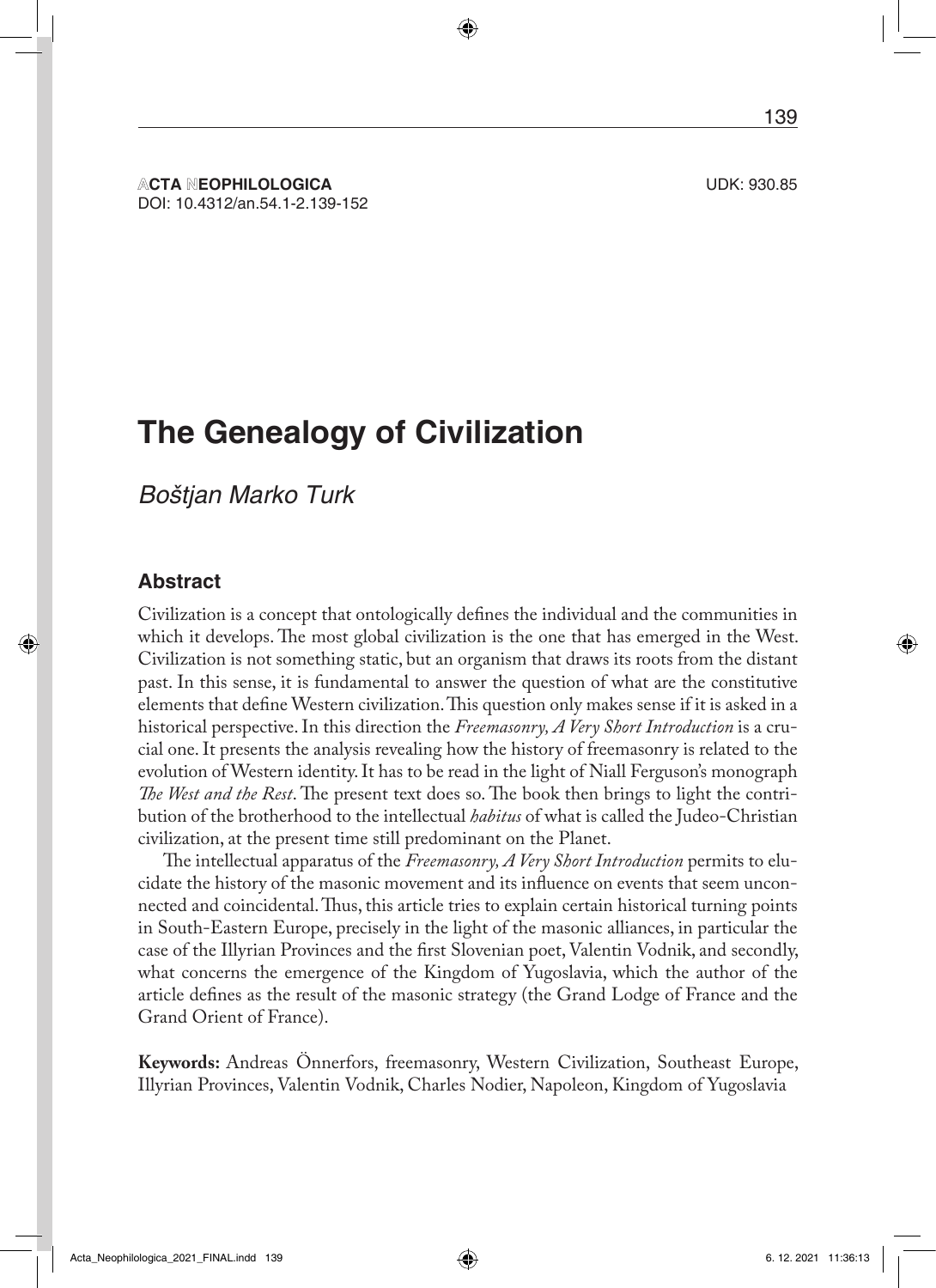A key question that arises in postmodernity, and especially in the 21st century, is that of civilizations. This question implies the question of the genesis, identity and persistence of Western civilization. The last one appears as a cultural factor. This includes arts, sciences, the use of technology, ethics and morals. Throughout its history, the culture of the West has co-shaped the social and political entities on the planet, with few exceptions. Western civilization is thus, in historical terms, the most global civilization we know. The question of its genealogy is therefore of primary importance, since it answers the question of its ontology and its viability.

Trying to understand what has shaped our cultural milieu, we cannot ignore the influence of the various associations of masonic orientation. *Freemasonry: A Very Short Introduction* is a work that synthetises the question of masonic groups and the genealogy of Western civilization. Namely, there is a thread running through the entire book that would be perceived by an attentive reader as the focal message. This is the analysis, which reveals how profound the history of Freemasonry is related to the evolution of Western identity. The book brings to light by way of explanation the contribution of the "brotherhood" to the intellectual, moral and political *habitus* of what is called the Judeo-Christian civilization, at present predominant on the Planet.

In fact, during the High Middle Ages, the Freemasons, while building secular and sacred buildings, were noted for the use of architectural elements that are indicative of the Western civilization. The starting point is Gothic architecture, which was built according to the principles of stonework combined with some specific knowledge, which was relayed to future generations. The architectural inspiration goes hand in hand with the idea of its transcendental foundation.

The Temple of Solomon, based on the Word (1 Kings 7:1-5), is crystallized in the s**y**ntax of the "Word of the Master". It constitutes the spiritual basis of the thought that shapes the architecture of the buildings. The hand that chisels the stone is in harmony with both. There is also the narrator who transmits knowledge. In the absence of print, this skill is crucial. One of the roots of modern pedagogics was born with the buildings that pierced the sky for the first time since the time of the pharaohs.

> Another important feature of medieval craft guilds was that, in a time of widespread illiteracy and an absence of printed books, practical and applied know-how was orally transmitted and treated as privileged insider knowledge, constituting the secrets of a trade. Medieval society was organised into strict hierarchies and thus knowledge within the guilds was transferred vertically from master to journeyman to apprentice. The craft guild was a professional, social and religious fraternity, as well as representing a community of knowledge. (Önnerfors 38)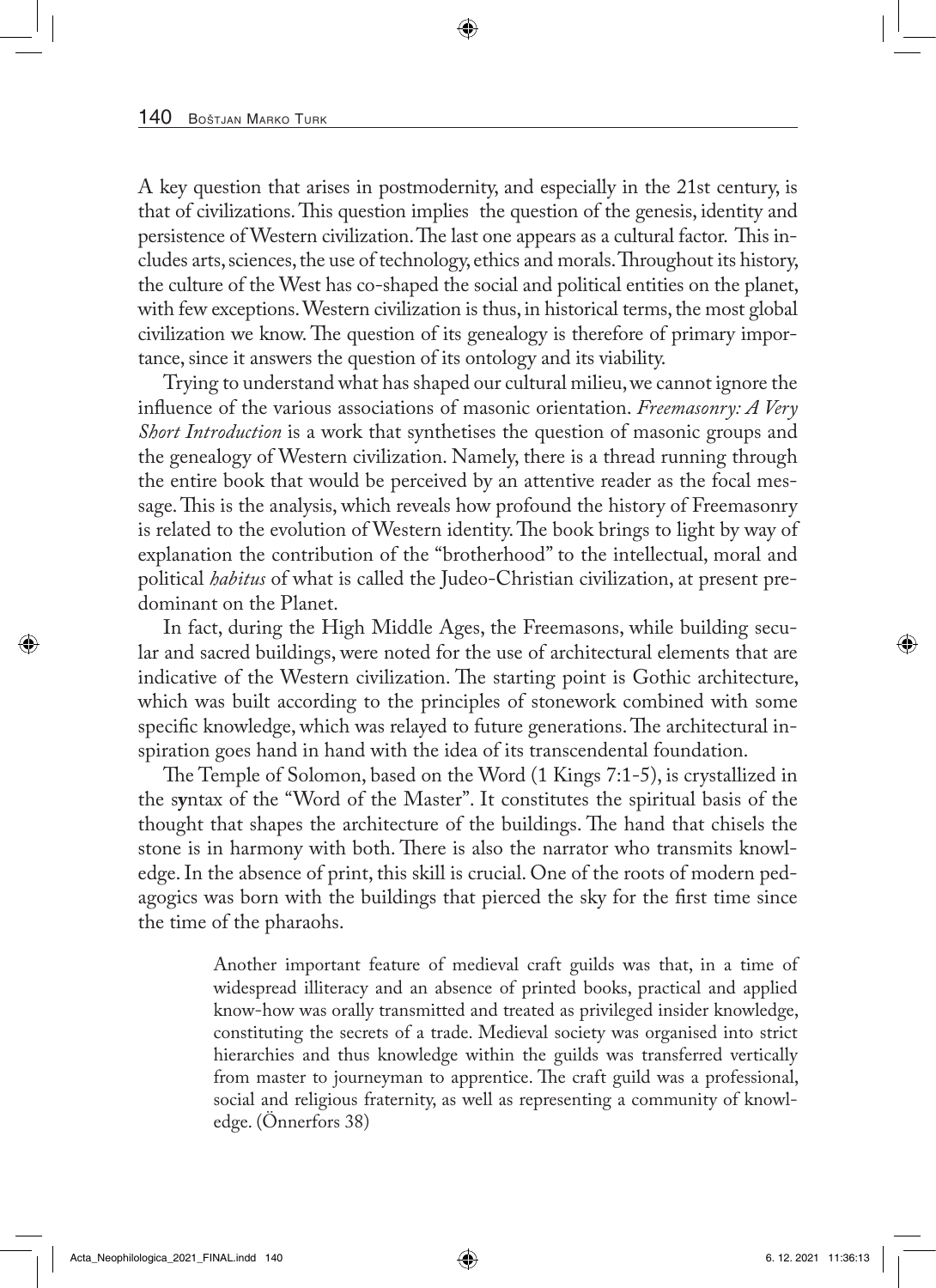The two elements of civilization, the sense of the divine, transmitted through speech, and the dissemination of knowledge coincide in the focal intentions of the first brothers.

Implicitly the book *Freemasonry: A Very Short Introduction* is the revelation that the communities of the masonic guilds presupposed the necessary use of skills which, in later centuries, helped to articulate Western civilization in such a way that it became the dominant model of the world. In this sense, another source can be drawn upon. This is *Civilization, The West and the Rest.* (Ferguson 2011) It offers an interesting parallel:

> In 1500 the future imperial powers of Europe accounted for about 10 per cent of the world's land surface and at most 16 per cent of its population. By 1913, eleven Western empires controlled nearly three-fifths of all territory and population and more than three-quarters (a staggering 79 per cent) of global economic output. (Ferguson 5)

This phenomenon can be explained by the introduction of methodological elements that other civilizations did not know. The West in the morphological sense is not different from China, India, Turkey and other similar great empires. The difference is a matter of methodology: competitiveness, the scientific method, the ethics (of work), respect for the rule of law, medicine and consumerism are the six elements that Niall Ferguson calls the "*killerapps*", by analogy with software. We consider that only the first four are crucial: the other two are either embedded in them (consumerism) or came later and are derived from the first four, being created as a result.1 If we take into account Niall Ferguson's anal**y**sis, we can see that the contribution of Freemasons, especially from the time when the industrial age began, is more than notable:

> The scientific image of freemasonry gave it a central place in the Enlightenment ideas of the period. Freemasonry is saturated with key Enlightenment concepts such as progress, perfectibility, and cosmopolitanism. On an individual level, freemasonry aims to promote a morality of autonomy, responsibility for the self, and moral example. These ideas are heavily influenced by classical stoicism: attaining a strong control of the passions and a mastery of the emotions while facing personal fate and any unforeseen challenges. (Önnerfors 46)

The excerpt bears noteworthy similarities with Fergusons's apprehension of large issues that assured the triumph of the West. The Knowledge and its transfer within the group are essential to increase competitiveness. In addition, a positive attitude

<sup>1</sup> See the case of medicine.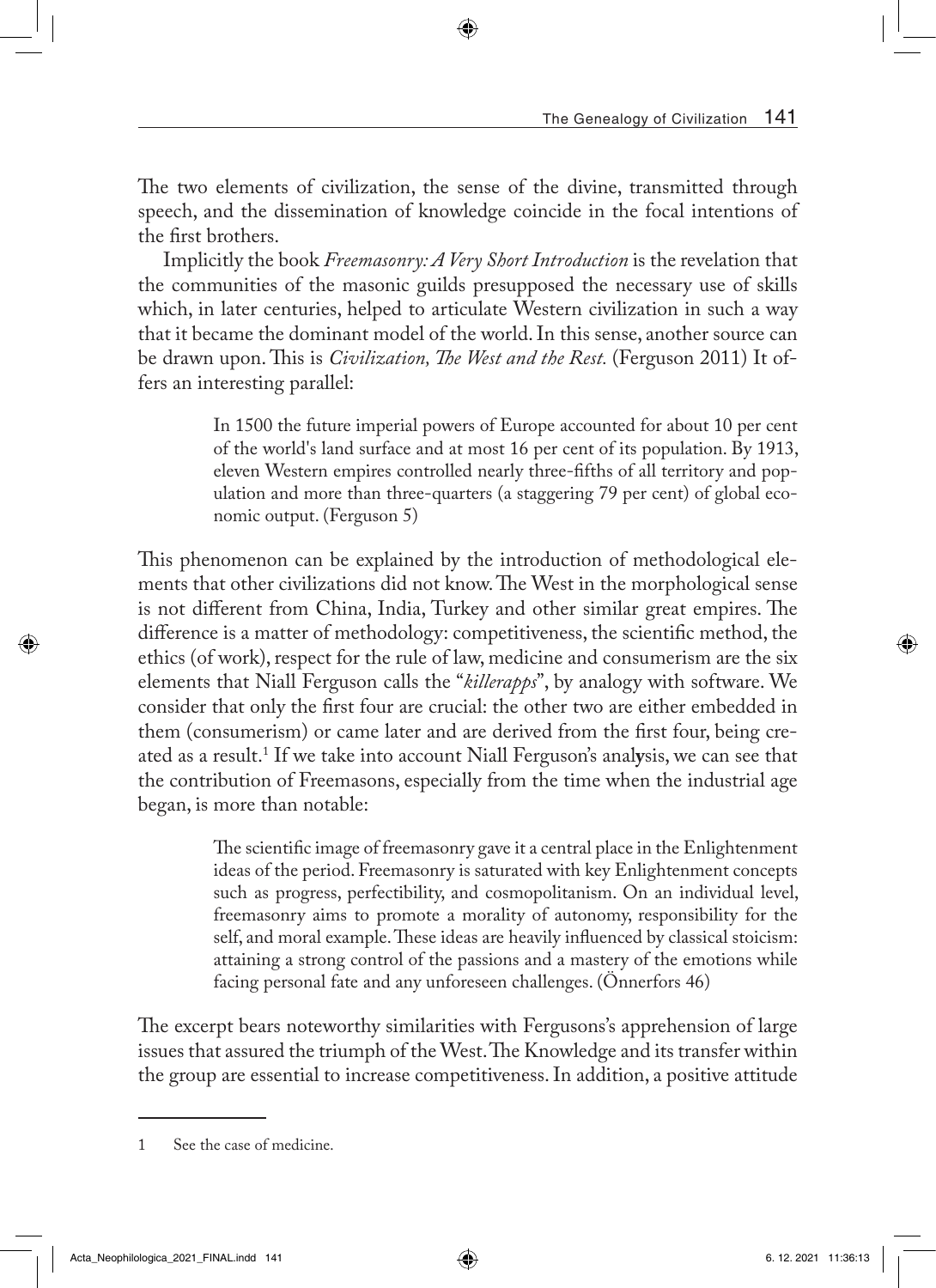towards science and its promotion is also of paramount importance. Freemasonry doesn't lack a spiritual platform that accompanies and gives meaning to the development of science. We have mentioned three of them. In addition to spirituality, we should indicate moral autonomy, which is the innate concept of the so-called rule of law in every human being. Besides: ethics is the *punctum saliens* of the fraternity. It is the irreducible common denominator of masonic orientation, defending and recommending the concepts of good behavior. It is not a philosophical belief, but a practice that exists only incarnated in action:

> There is no coherent ideology or doctrine of freemasonry. Rather, the fraternity is characterized by a considerable conceptual inclusiveness promoting an ethics of action; that is, an ethics of application rather than theory. (34)

Furthermore, Niall Ferguson identifies Isaac Newton as one of the key figures in the expansion of the West. But he was more than just a scholar. Aristotle, Pythagoras, René Descartes, Blaise Pascal (and others) were scientists who explored both the spiritual and material worlds and had a widely developed sense of the transcendent. It was not until the 19th century that science began to be separated from faith. In this sense, there are masonic temples dedicated to Newton; it cannot be said with certainty that he belonged to the masonic fraternity. But his views were **s**imilar to those of Freemasonry, which explains why so many ceremonial buildings have been dedicated to his name.

It is known, however, that Isaac Newton belonged to the Rosicrucian movement. It had a profound influence on his philosophical thinking. For this reason, he should have been close to Freemasonry, by logic:

> Under the surface of Protestantism, mystical currents of religiosity emerged, such as Rosicrucianism, which radically individualized the spiritual and personal encounter with the divine and charged it with strong symbolism. One of the master themes of the period was the search for secret and revealed analogies and correspondences between microcosm and macrocosm, heaven and earth, visible and invisible, divine and human. (Önnerfors 43)

Like thinkers and scientists, Newton was open to the immaterial dimension of the visible world. Just as he was aware of the general correlation between "*heaven and earth, visible and invisible, and divine and human*",2 he was aware of the complexity of the universe in its true grandeur. Newton was a part of the era that saw the greatest expansion of science in the modern sense of the word. Freemasonry followed the same path:

<sup>2</sup> Quotation *supra*.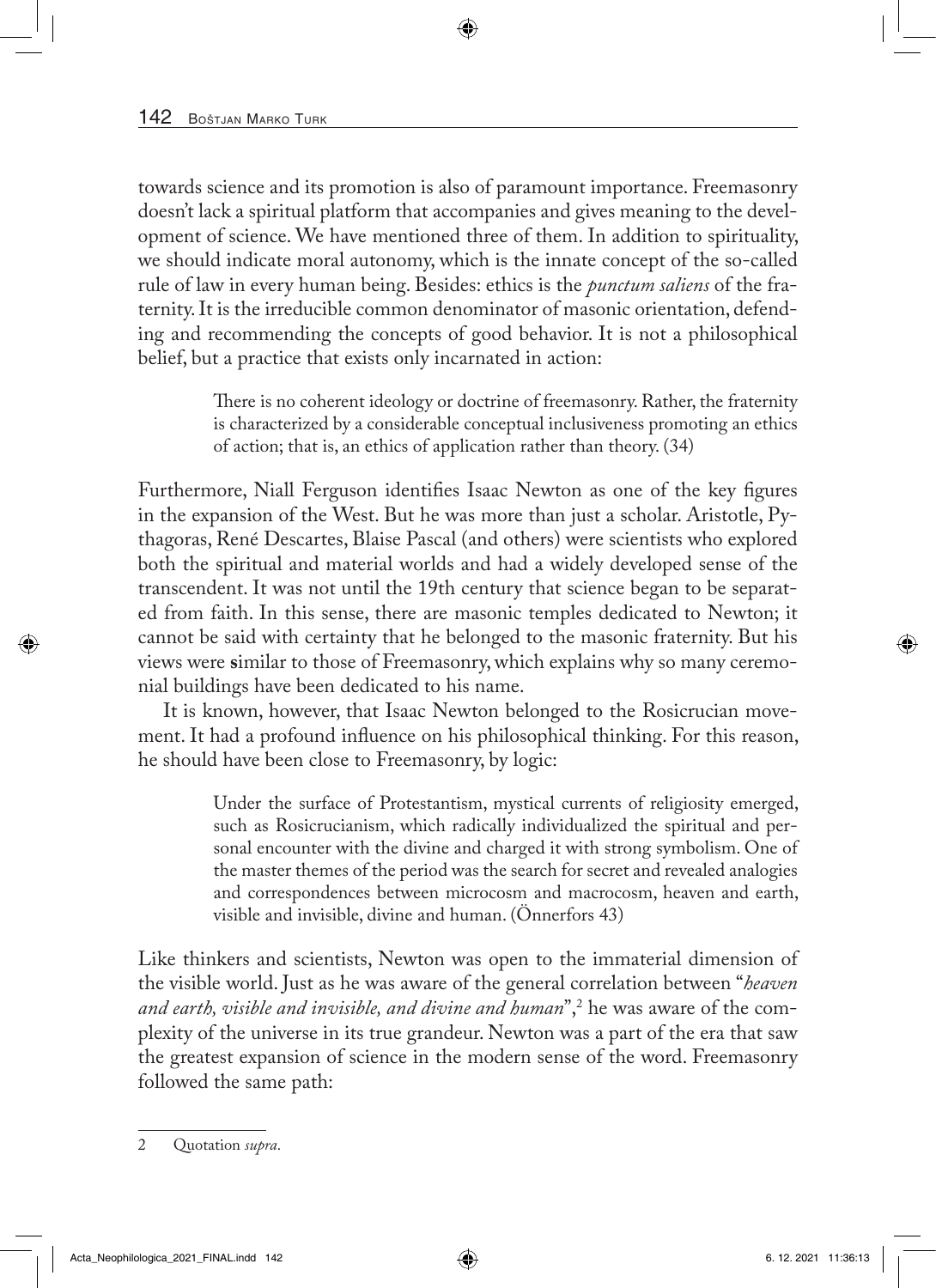Modern freemasonry (which throughout this book will also be referred to as the 'brotherhood' or 'craft') became a global movement in the 18th century and its ideas have since created a considerable social, cultural, and political impact. Since its official inception in 1717, without any formal governing body, it spread throughout the world as a prominent feature of associational life. It became one of the largest non-governmental secular organizations. (8)

The architect of the universe is also the architect of the civilization. Science, religion and art are inseparable parts of the complex historical structure. The diachrony of creation is synchronously actualized. Their interaction constitutes the building blocks of civilization. As it reflects the meaning that transcends all experience, it can only be conceived on an a priori, transcendental text: consequently from one of the sacred books. *Freemasonry: A Very Short Introduction* cites the movement's essential bibliographical reference, its canonical *fundus*. More importantly, James Anderson's book is based on an older text, the *Gothic Constitutions*. 3 At the beginning of Anderson's *Constitutions* is the argument that man's creation as the image of God is related to the major skills the origin of which is contemporary with man's:

> Adam, our first Parent, created after the Image of God, the great Architect of the Universe, must have had the Liberal Sciences, particularly Geometry, written on his Heart; for even since the Fall, we find the Principles of it in the Hearts of his Offspring, and which, in process of time, have been drawn forth into a convenient Method of Propositions, by observing the Laws of Proportion taken Year of the World 1. 4003 before Christ from Mechanism: So that as the Mechanical Arts gave Occasion to the Learned to reduce the Elements of Geometry into Method, this noble Science thus reduced, is the Foundation of all those Arts, (particularly of Masonry and Architecture) and the Rule by which they are conducted and performed*.* (Anderson 7-8)

Canonical texts have the advantage of offering several levels of reading: in the case of the Bible, there are four levels of interpretation, which Augustine of Dacia describes as follows: "*Littera gesta docet, quid credas allegoria, Moralis quid agas, quo tendas anagogia*."

*Mutatis mutandis*, the myth of Solomon's Temple is based on the Word and on the tradition. It is one of the most eminent buildings in the Bible whose symbolism can be grasped at several layers of interpretation. And again: on a literal level the temple was built, demolished and then rebuilt. The challenge is all the greater because from the point of view of symbolic meaning the building is constantly under construction. To build the Temple is to establish the civilization, **t**hrough

<sup>3</sup> Cf: <https://www.masoniclibrary.org.au/research/list-lectures/86-gothic-constitutions.html>, retrieved May 10, 2021.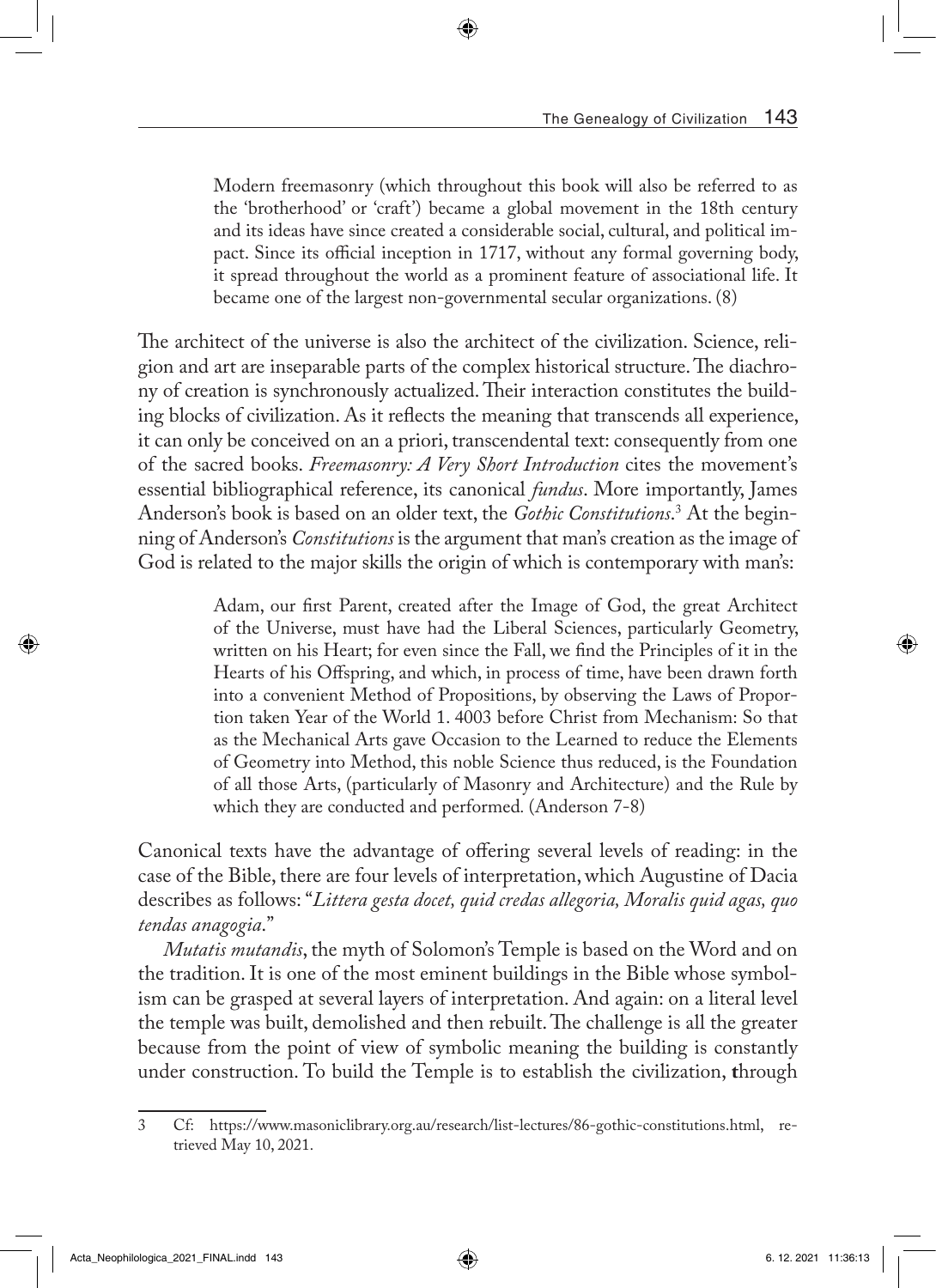the knowledge entrusted to man at the moment of creation. In this context, the field of symbolic interpretation is as wide as possible, since its point of reference is at the limit of the ineffable, it is what is expressed by a structure typical of Hebrew: "*Sanctum Sanctorum*".(Önnerfors 72) Thus:

> The art of building, architecture, and geometry are all represented as exemplifying divine power and interference in human conditions exercised by the 'Great Architect of the Universe' (GAOTU). All important buildings mentioned in the Bible or known to the editor through classical literature and existent historical remains are linked to the science of masonry. Construction and re-construction are used as powerful metaphors, not as an abstract philosophy, but as an ethics of action in the service of humanity. Geometry and architecture occupy a civilizing function as expressions of divine order, providing a potential pattern 'for all nations' to follow and disseminate to distant cultures as far as Africa or India. (49-50)

In this sense, Freemasons present themselves as one of the builders of Western civilization. The history of the movement begins with the text of civilization, the Bible (the creation of Adam, Genesis 3). This is the transition from the transcendent to the rescendent order: it was realized once and for all. The mandate of the movement was born at this precious moment. *The Constitutions* of James Anderson provide the proof of this by placing the movement at the very heart of Judeo-Christian civilization.

But what is the civilization? We are aware of the arbitrary nature of the choice: however, the most academically noteworthy opinions in this regard were given by Paul Valéry (Valéry 1960) and André Malraux. (Malraux 1971) For the purpose of this discussion, we would rather quote Michel Onfray: his thought seems closer to the present moment: "Civilization is everything that crystallizes around a fiction that is itself rooted in a spiritual text. It is sacred, transcendent: it can be the Talmud, the Koran, the New Testament or the Bhagavat-Gita. There is no civilization without religion, which is its constitutive factor." 4

The civilization cannot survive without the transmission of the genealogy, based on a sacred text: this task has been entrusted to the masonic movement *in primis*.

*In Constitutions*, genealogy is placed at the heart of the matter. It is the supreme *modus operandi* of the guild:

> Freemasonry claims to possess privileged secrets and to transmit them internally. According to the narrative of The Constitutions, knowledge (transcending that of the average person) has been handed down via an uninterrupted chain of initiates

<sup>4</sup> Onfray, Michel *- LGL - Michel Onfray présente son nouveau livre : Décadence. Youtube. January 21, 2017.*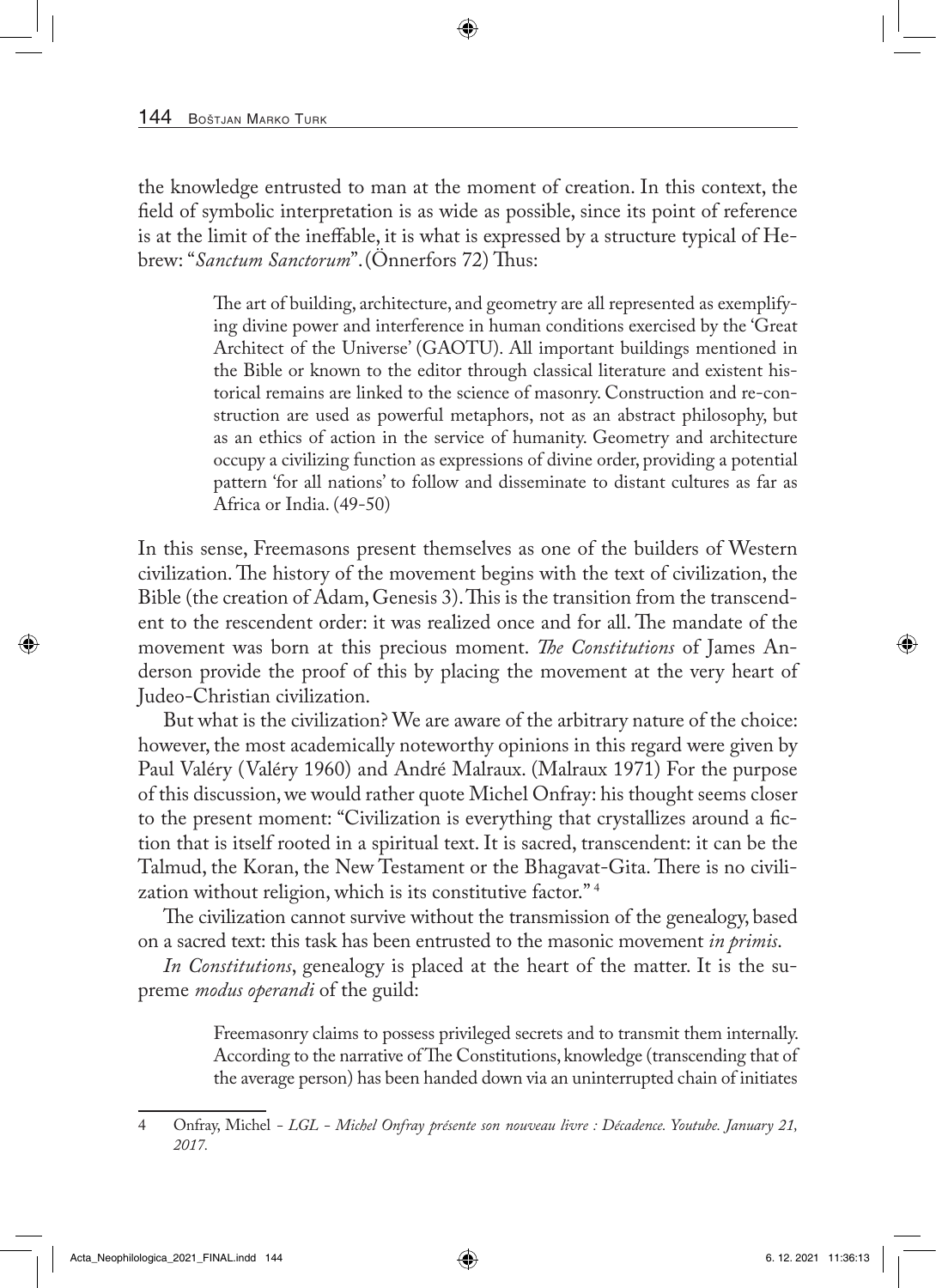from biblical times. These initiates have each then had to endure pressure both externally from others in their society and internally from their own human need to communicate with others and share these secrets. (Önnerfors 57)

Evoking the ancient masonic texts, the *Freemasonry: A Very Short Introduction* exploits the apparatus of analogy to open it up to the very sources of masonic tradition and identity, sources synonymous with the first paragraph of Anderson's work, cited above:

> Anderson's mythological account of freemasonry establishes a grandiose genealogy throughout the entire spectrum of intellectual history, encompassing the secular, Christian, and pagan. Thus, he constructs a narrative in which freemasonry is in possession of eternal ancient wisdom and uncorrupted knowledge of religion ('philosophia perennis' or 'prisca theologia'), handed down by generations of sage men united over the centuries and millennia in a privileged chain of initiates from almost every important religious and philosophical tradition. (51)

If this transmission is cut off, the civilization begins to collapse. Assuming that the genealogy is no longer in place; that the transmission of knowledge, skills and secret protocols is lacking, we enter the zone that represents the negation of the civilization as it has developed from the initial moment. Michel Onfray notes in this regard:

> As soon as we cease to have the memory of our ancestors, as soon as we no longer know how to recount our genealogy, as soon as we are lost as to what made us or constituted us, civilization sinks. We no longer care about the history we no longer care about the past. In this hatred of the past, in this impossible present and in the configuration of a future for which we don't know what it will lead to, we are in the situation of a civilization that is collapsing.<sup>5</sup>

This would lead to a logical conclusion which can be uttered as a syllogism. We shall formulate it in the form of a question. If Freemasons have been a constitutive element of the civilization since its beginning, will the end of civilization herald the end of freemasonry? The significance of *Freemasonry: A Very Short Introduction* lies in the fact that it indicates the genealogy of the movement and, in this way, implicitly warns of the dangers facing the movement if this genealogy is ever lost.

*Freemasonry - A Very Short Introduction* not only raises general issues, but also addresses more specific ones. The book provides a framework for understanding cultural-political developments in countries that were not part of the European

<sup>5</sup> Onfray, Michel *- Interdit d'inerdire - Le Naufrage de notre civilisation. Youtube. March 3, 2021.*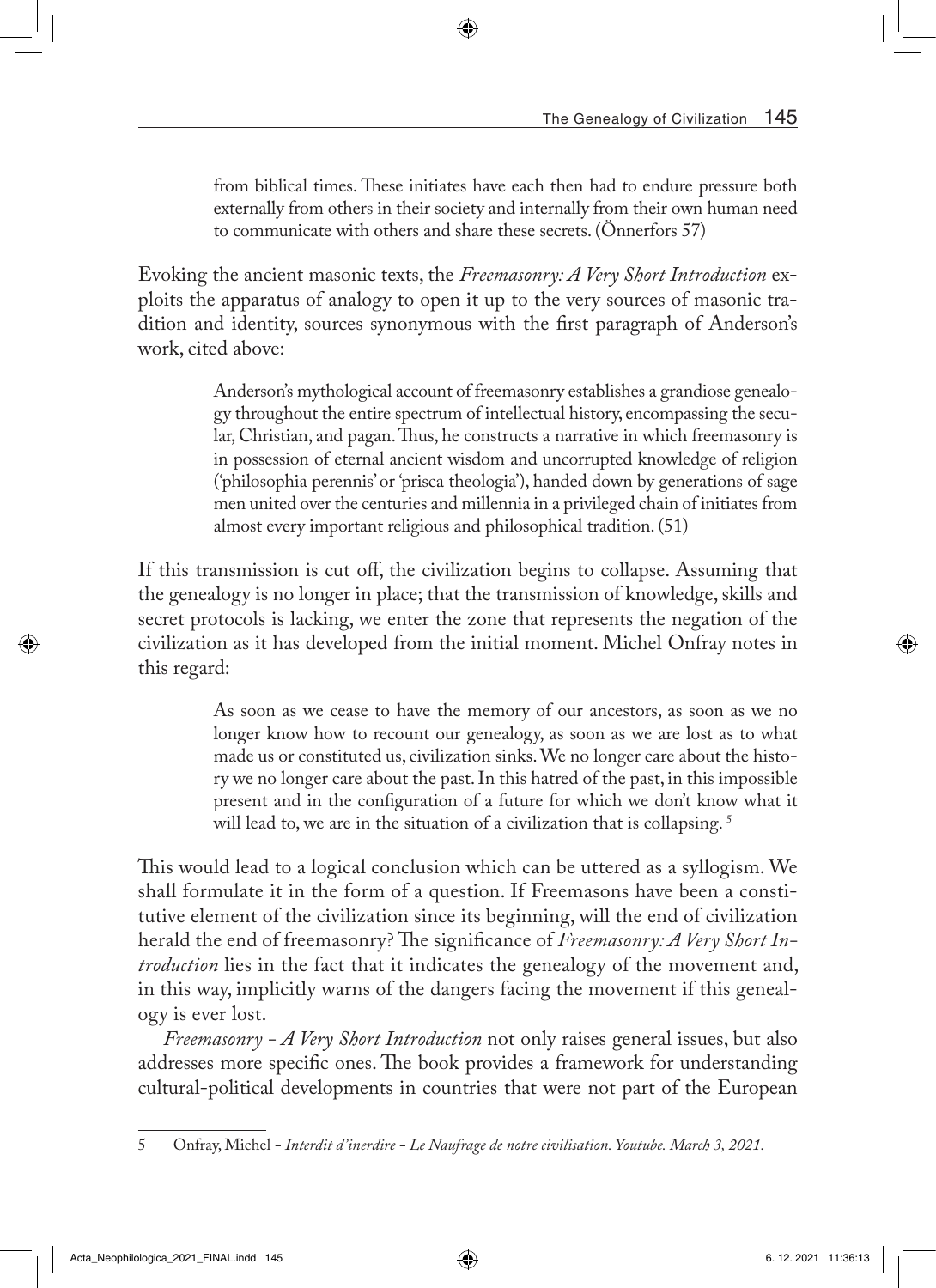alliance. The entry into modernity, through the Enlightenment, is an essential step, especially from the point of view of peoples who were still searching for their identity. *Le Compte-rendu de la Loge serbo-française Général Peigné*, written for the fiftieth anniversary of Yugoslav freemasonry, mentions the first Slovenian poet, Valentin Vodnik, among the Freemasons of this region. Thus, "*Among the Slovenes, let us revive the memory of B.*<sup>6</sup>  *Valentin Vodnik, the great poet of the Illyrian period, so that the Slovenes understand the decisive role played by French freemasonry in the resurrection of their nation*." (Spalaikovitch 17)7 Until now, Valentin Vodnik's membership in freemasonry has been questioned, if not denied.<sup>8</sup> His case is revealing in the sense of the coincidence of two characteristics that *Fremasonry: A Very Short Introduction* highlights as essential features of the movement. Firstly, Vodnik's poetry is oriented towards peaceful contentment with oneself and the universe. It expresses self-confidence, the joy of living and working without concern for major social, political or spiritual issues. Its values are Epicurean, happiness is within reach, man is intrinsically content with himself. In this sense, the title of his most important poem is *The Satisfied Carniolan*. 9 The poet's worldview can be explained by the following quotation:

> However, there is also an epicurean element, with the philosophical terms of 'felicity' and 'happiness' (derived from the Greek concept of 'Eudaimonia') occupying a prominent place in masonic ideology and symbolism, such as the omnipresent 'Temple of Felicity'*.* (Önnerfors 46)

To communicate his inner form to the whole nation, another moment was crucial for Vodnik: if the first moment was comparable, in terms of Roman mythology, to the goddess of happiness, *Felicitas*, the second moment bears the mark of a deity whose actions are unpredictable. Her name is *Fortuna*.\* Valentin Vodnik was at his best during the time of the Illyrian provinces, established by Napoleon. They covered the territory of Slovenia, Istria, Kraina and Dalmatia. Again, Vodnik's engagement can be considered in accordance with the following:

> At the turn of the century, Napoleon revived freemasonry in France and aligned the brotherhood closely with the ruling establishment. Thus, he created the ideological basis forging an elite in service to the universalist (and expansive) project of the French Republic and later Empire. This patriotic enthusiasm,

<sup>6</sup> The letter B stands for brother.

<sup>7</sup> All translations from French to English have been made by the author of the following article.

<sup>8</sup> Cf: Binder, Dieter *et al*. *The history and symbolism of the free masons*. Celje: MD, 2008 *and* Resman, Gregor*. Freemasonry and politics in Slovenia: a historical rewiev*. Ljubljana: FDV, 2021.

<sup>9</sup> Cf: *https://sl.wikipedia.org/wiki/Zadovoljni\_Kranjec*, retrieved May 10, 2021.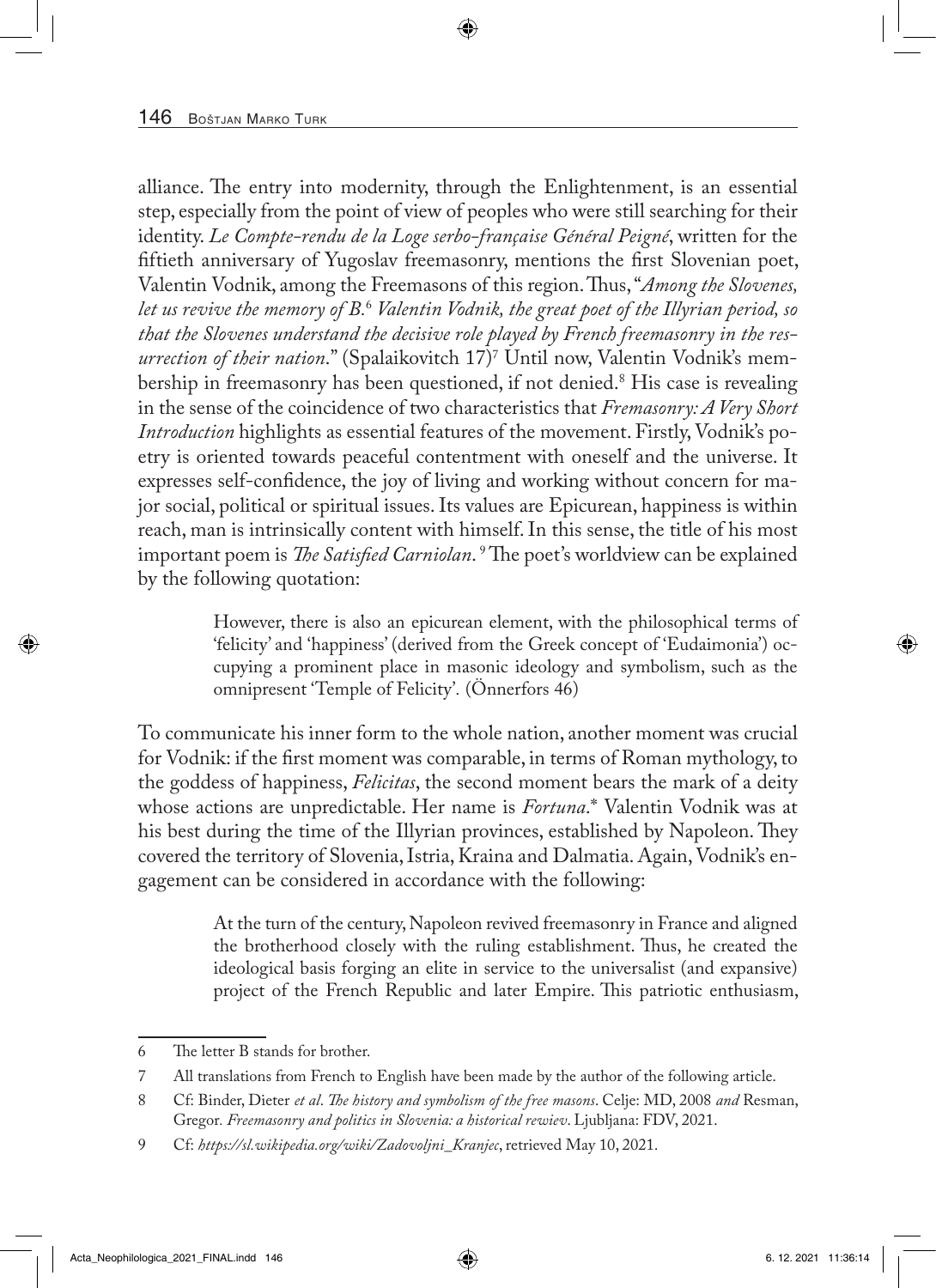where humanist values of the Enlightenment were married with ideas of national independence and self-assertion, spilled over into a number of typically mid- and late-19th-century national freemasonries (…)*.* (17-18)

Valentin Vodnik's intellectual activity, *id est,* that which influenced the genesis of Slovenian cultural identity, could emerge in the context of the revitalization of the Freemasonic movement under Napoleon. The peak of the poet's work can be traced back to the years 1809-1812, when the Austrian monarchy no longer interfered with Slovenian territory. The French authorities made it possible to use Slovene in public: Vodnik's native language became the language of education. Primary and secondary schools were established. Valentin Vodnik thanked Napoleon with the ode *Illyria revived*.<sup>10</sup> Illyria is personified as a woman who wakes up and tells Napoleon her glorious but forgotten history. The poet gleefully notes that Napoleon has revived an old heritage and that Illyria will become the heart of Europe. In this context, one should not overlook the fact that Charles Nodier, who edited the newspaper *Le Télégraphe Officiel,* was active in Ljubljana during the same period. Nodier, one of the most influential Frenchmen in the region, belonged to the Grand Orient de France.11 *Le Télégraphe Officiel* also published *Illyria revived*: "Nodier's note was printed next to the text, drawing attention to the merits of the poem itself, as well as to Vodník as an already renowned poet." (Kos 115)

After the restoration of the Austrian monarchy, Vodnik's situation deteriorated considerably. He was banned from public service. Until the second half of the 19th century, Slovene was removed from schools and offices and relegated to the status of an auxiliary language. The available sources do not yet allow us to classify Vodnik within the concrete masonic obedience. However, it is highly probable that he belonged to one of the French lodges established in Ljubljana during the Illyrian provinces. The extrait from the *Compte-rendu* shows that the Grand Lodge of France was well aware of Vodnik's activities: therefore, the most likely explanation is that Vodnik was a member of this Lodge or of one of its obediences.

The Apparatus of *Freemasonry: A Very Short History* can also be used to explain more important political changes that freemasonry triggered in the 19th century and the first half of the 20th century. We shall consider the following part:

> At the outset of the 20th century, freemasonry changed from its original and dynamic 18th-century global network to an integrated phenomenon of elite sociability confined within individual national states and empires. Masonic universalism of the earlier period had changed into diverging and mutually

<sup>10</sup> Cf: [https://sl.wikisource.org/wiki/Ilirija\\_o%C5%BEivljena,](https://sl.wikisource.org/wiki/Ilirija_o%C5%BEivljena) retrieved May 10, 2021.

<sup>11</sup> Cf: https://france3-regions.francetvinfo.fr/bourgogne-franche-comte/doubs/besancon/liberte-conscience-250-ans-franc-maconnerie-besancon-633078.html, retrieved May 10, 2021.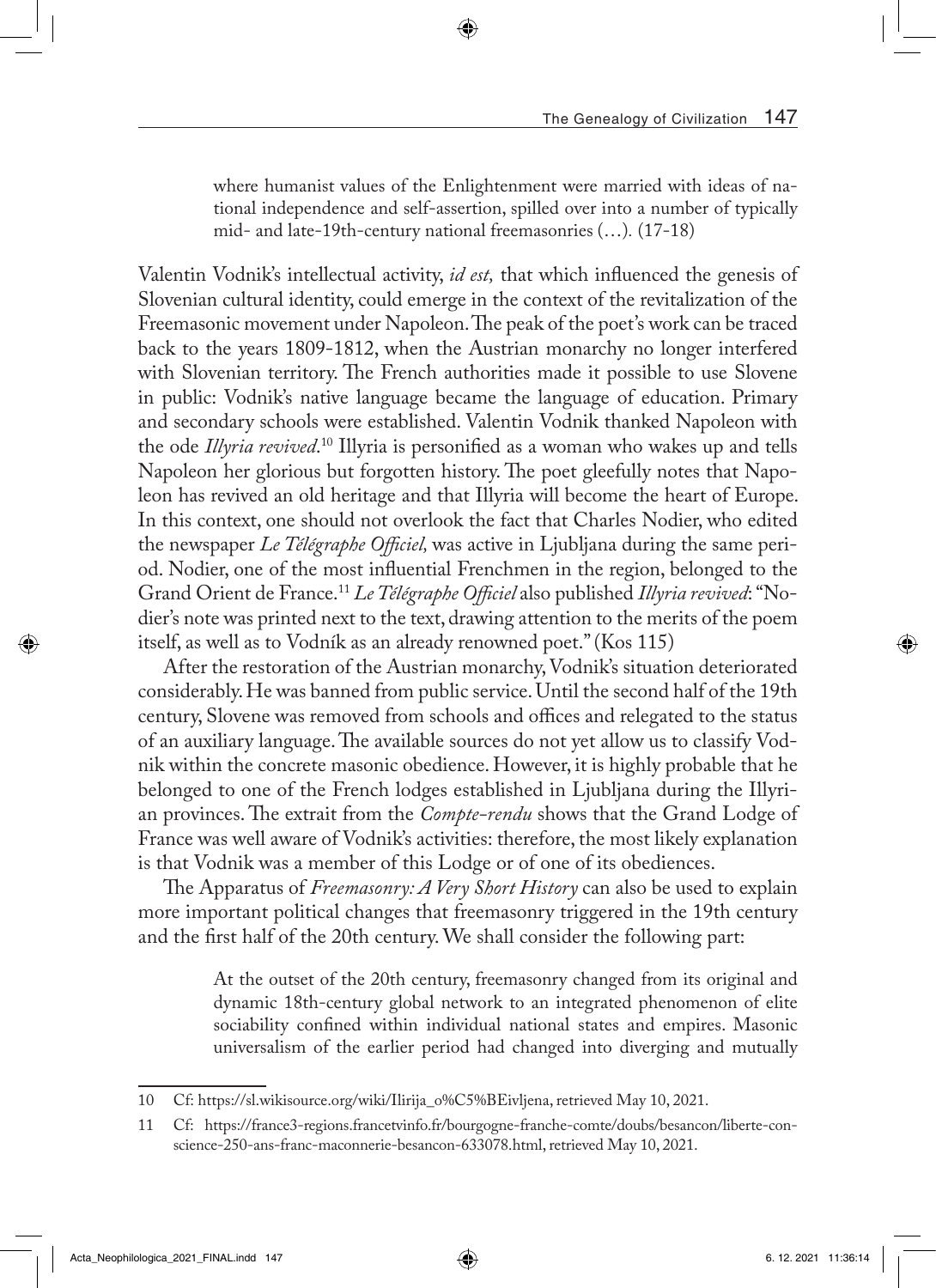exclusive national definitions of what constituted universal civilization. The British, French, and German empires all competed for their specific versions of world culture. (Önnerfors 25)

The text allows to understand the development of events in the southwestern part of the Balkan Peninsula during and after the Great War. It permits furthermore to place them in relation to the general development of the masonic paradigm. The less known documents could be used to apply the thesis to concrete historical material. It is about the transfer of the culture, identity and political will of France to the territory of the rising Kingdom of Yugoslavia. The Grand Master of the Grand Lodge of France, General Paul Peigné, played an essential role. When the Franco-Yugoslav *Atelier* bearing his name was founded in 1925, it was announced:

> Our ideal in founding this Atelier was to strengthen our relations with the Balkan nations in order to fortify the state of peace, by bringing the Balkan peoples a little closer each day to the intellectual and moral centre which France represents in their eyes. (Spalaikovitch 6)

But the French went further: they wanted to transmit French culture to the Yugoslav youth: they wanted to educate it in its own spirit, Freemasonry being one of the necessary elements of cultural and general identity. It is striking that the introduction to the world of French cultural identity and the introduction to freemasonry are almost synonymous:

> We propose to recruit from among the Yugoslav university youth in Paris, wise minds who would complete their university education with a masonic education. The young students who are with us, even those who are more active in their studies, do not satisfy them enjoying our restaurants, cafés and bistros. When they return to their country, they have admired our monuments, our gardens, our capital, but the essence seemed to be out of grasp for them. We want them to be able to enter freemasonry, to follow our work, to get to know our masonic spirit and even to create family relationships among our masonic brothers. (6-7)

The goal was to become French at the same time as a freemason.

Over the course of the decades, representatives of the Grand Lodge of France and the Grand Orient have convincingly succeeded in recruiting Yugoslav youth. The document in question gives an account of the history of the masonic movement in Serbia. In this regard, the First Master of the Serbian-French Lodge, Venerable Gabriel Scellier, provides an analysis of Serbian freemasonry. He reveals the extent to which Freemasons are involved in the upper echelons of Serbian politics, science, art and literature: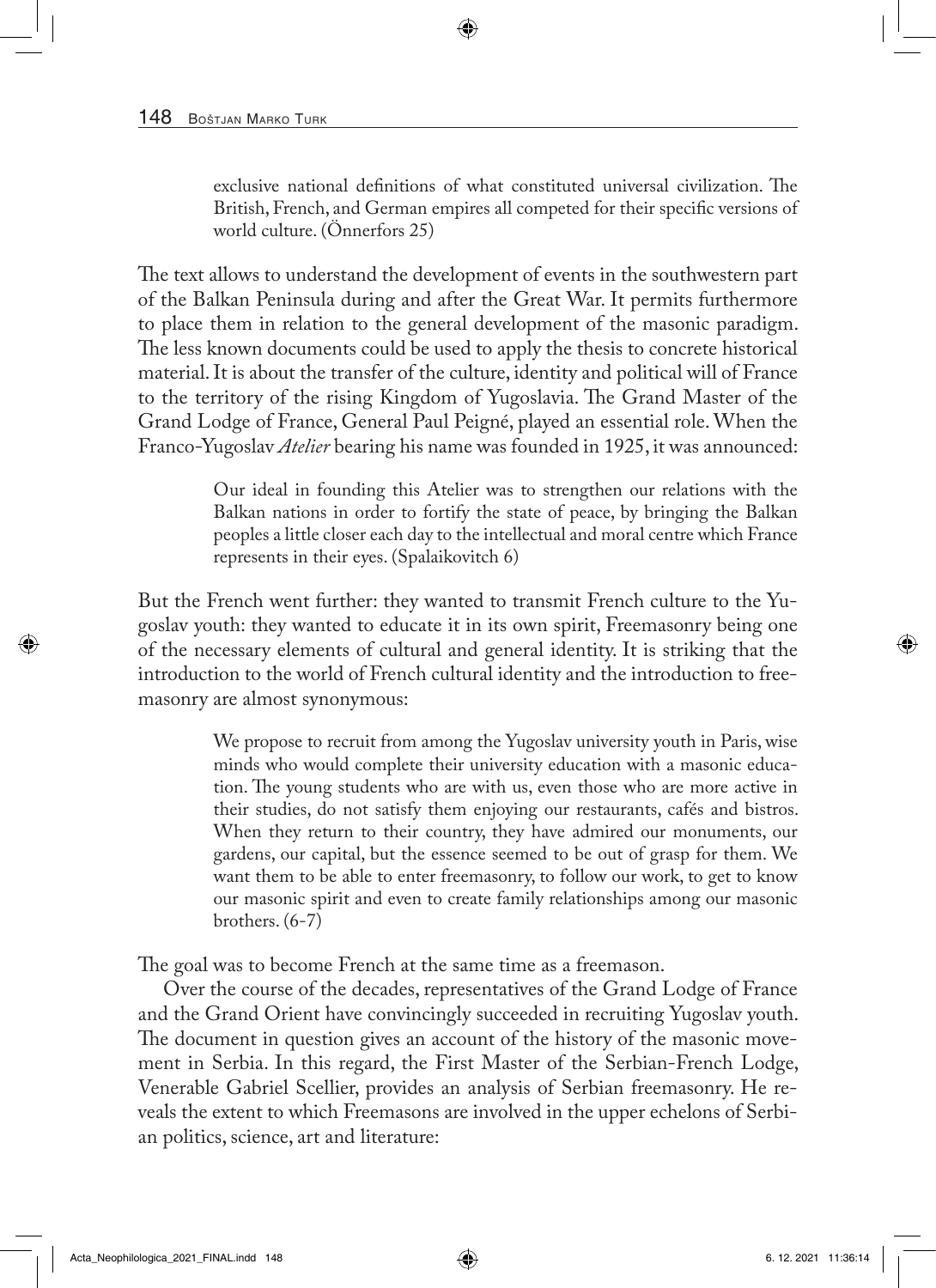Almost all your scientists, writers and statesmen have belonged or still belong to freemasonry. In every government, several ministers are freemasons. This is also the case in the present Cabinet, chaired by the great statesman Pašić. Affection for freemasonry is one of the strong guarantees that Yugoslavia will follow the path of progress and strive to establish justice and peace, as well as the general welfare of the people, wherever they may be in the world. (6-7)

Aa soon as in the second half of the 19th century, Paris had serious ambitions in the southwestern Balkans. The path to realization passed through the Grand Lodge of France, and more precisely through a chance meeting, as *Compte-rendu*  testifies:

> In the tragic hours of the 1870-71 war Paul Peigné had under his direct orders a young officer, Prince Pierre Karađorđević, who had also graduated from Saint-Cyr. They have formed a lively friendship. This officer, thirty years later, was King of Serbia. (6-7)

When the royal house of Karađorđević came to power in Serbia (1904) and Peter became king, cooperation intensified. Peter Karađorđević turned Serbia away from Austria-Hungary and towards France. Freemasons played a key role in this, "orchestrating radical political changes." (Önnerfors 122) At the end of the First World War, the Grand Lodge of France and the Grand Orient supported the creation of a new state, the Kingdom of Yugoslavia, with Peter Karađorđević becoming its monarch. This completely transformed political relations in South Eastern Europe.

Referring to the *Resolution* (Lebey 1917) passed by the Congress of Freemasons of the Allied Countries between 28th and 30th June 1917, based on Wilson's theses on the self-determination of peoples, the two Lodges prepared a special document for the Paris Peace Conference (1919), demanding that the Conference establishes a State of Serbs, Croats and Slovenes. (Peigné 1919) They have also drawn borders on the map. The first proposal was respected, the second one, especially in the southwest of the new state, was not.

The state survived until the Second World War. It was during the reign of King Peter and his successor, Alexander, that the Kingdom of Yugoslavia made significant cultural and economic progress. It was a step towards civilization: Serbia, the backbone of the Kingdom, was irreversibly transformed. From a rural Eyalet integrated into the declining Ottoman Empire, it became a power that, as part of the *Entente*, successfully confronted the Austro-Hungarian monarchy in 1914-1918. All this would not have been possible if the French Republic had not invested Serbia (the Yugoslav Kingdom) with the civilizational achievements, synonymous with the cultural and economic infrastructure. As the historical documents reveal, the role of freemasonry, and in particular of the Grand Lodge of France and the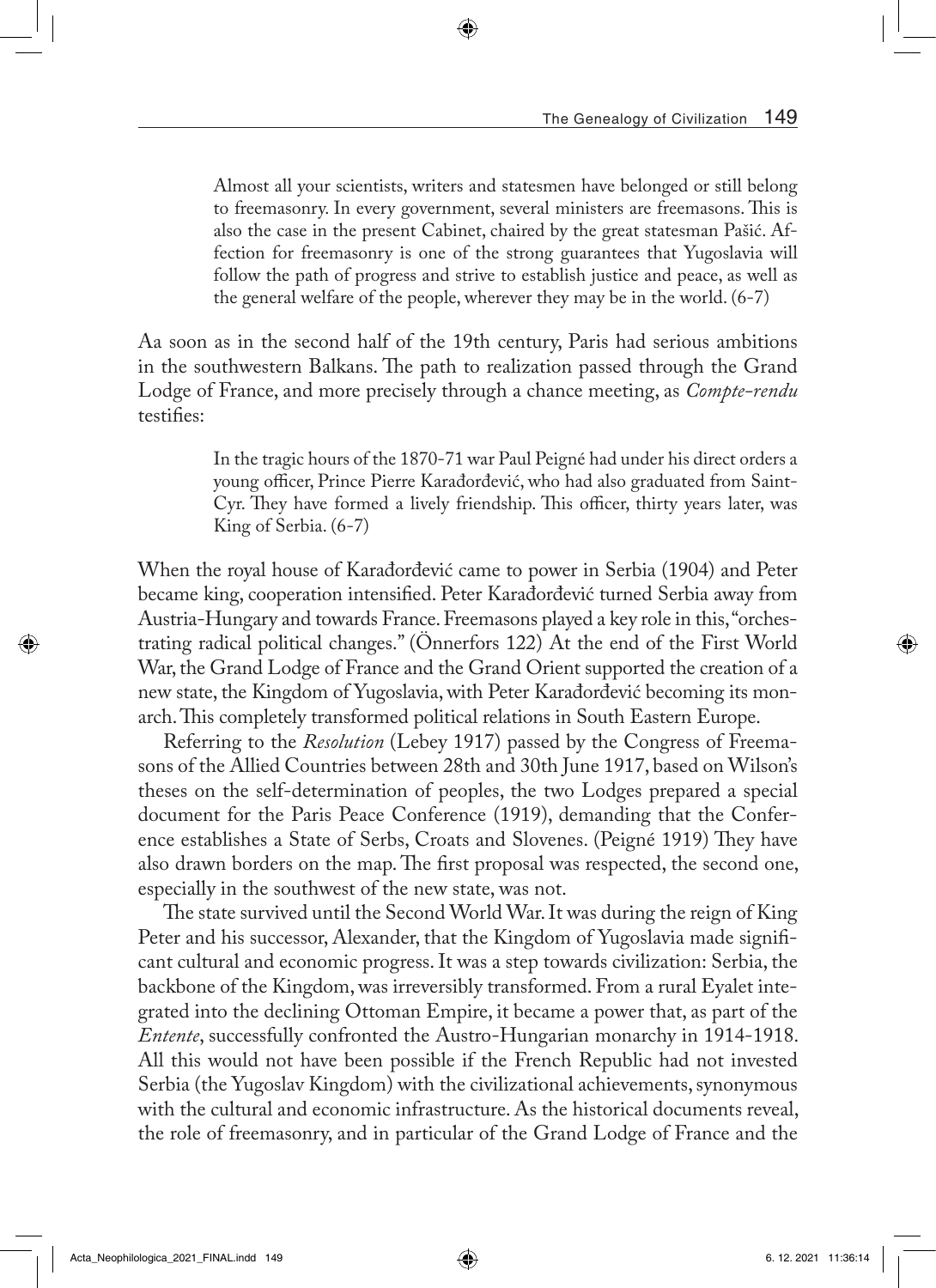Grand Orient de France, was of fundamental importance.

*Freemasonry – A Very Short Introduction* is an effective tool for confronting the mortgage imposed to the movement, as it itself diagnoses it in the final chapter:

> From the margins of public debate, the issue of freemasonry has moved into mainstream media and governmental decision-making processes, where stereotyped images have been recycled, images that are likely to remain for the foreseeable future. (Önnerfors 123)

The book allows us to place the brotherhood in the precise historical contexts in which it has taken shape, in time, refuting the prejudices. Its main advantage is therefore providing a starting point for understanding the real nature of the movement and, above all, its contribution to the formation of civilization, in different historical contexts, however implausible they may seem.12

# **BIBLIOGRAPHY**

Anderson, James. 1734. *The Constitutions of the Free-Masons*. Philadelphia: Masonica. Binder, Dieter *et al*. 2008. *The history and symbolism of the free masons*. Celje: MD. Ferguson, Niall. 2011. *Civilization, The West and the Rest*. London: Penguin. Kos, Janko. 1990. *Valentin Vodnik*. Ljubljana: PZ.

Lebey, André*.* 1917. *Congress of the Masonic Societies of the Allied and Neutral Na*tions on June 28th, 29th and 30<sup>th</sup>, 1917: Grand Orient de France: Grande Loge de *France*. Paris: Mangeot

Malraux, André. 1971. *Les Chênes qu'on abat*. Paris: Gallimard.

- Önnerfors, Andreas. 2017. *Freemasonry A Very Short Introduction*. Oxford: Oxford University Press.
- Peigné, Paul. 1919. *Les revendications nationales des serbes, croates et slovènes présentées aux FF des pays alliés par les FF serbes, membres de la R.L. N°288 Cosmos*. Paris: Émancipatrice.
- Resman, Gregor*.* 2021. *Freemasonry and politics in Slovenia: a historical rewiev*. Ljubljana: FDV.
- Spalaikovitch, Miroslav. 1925. *Compte-rendu de la Loge franco-yougoslave Général Peigné No 540 depuis sa fondation*. Paris: L'Emancipatrice.
- Valéry, Paul. 1960. « Regards sur le monde actuel et autres essais », in *Œuvres II.*  Paris : Gallimard.

<sup>12</sup> The case of Serbia and the Balkans at the end of 19th century, for example.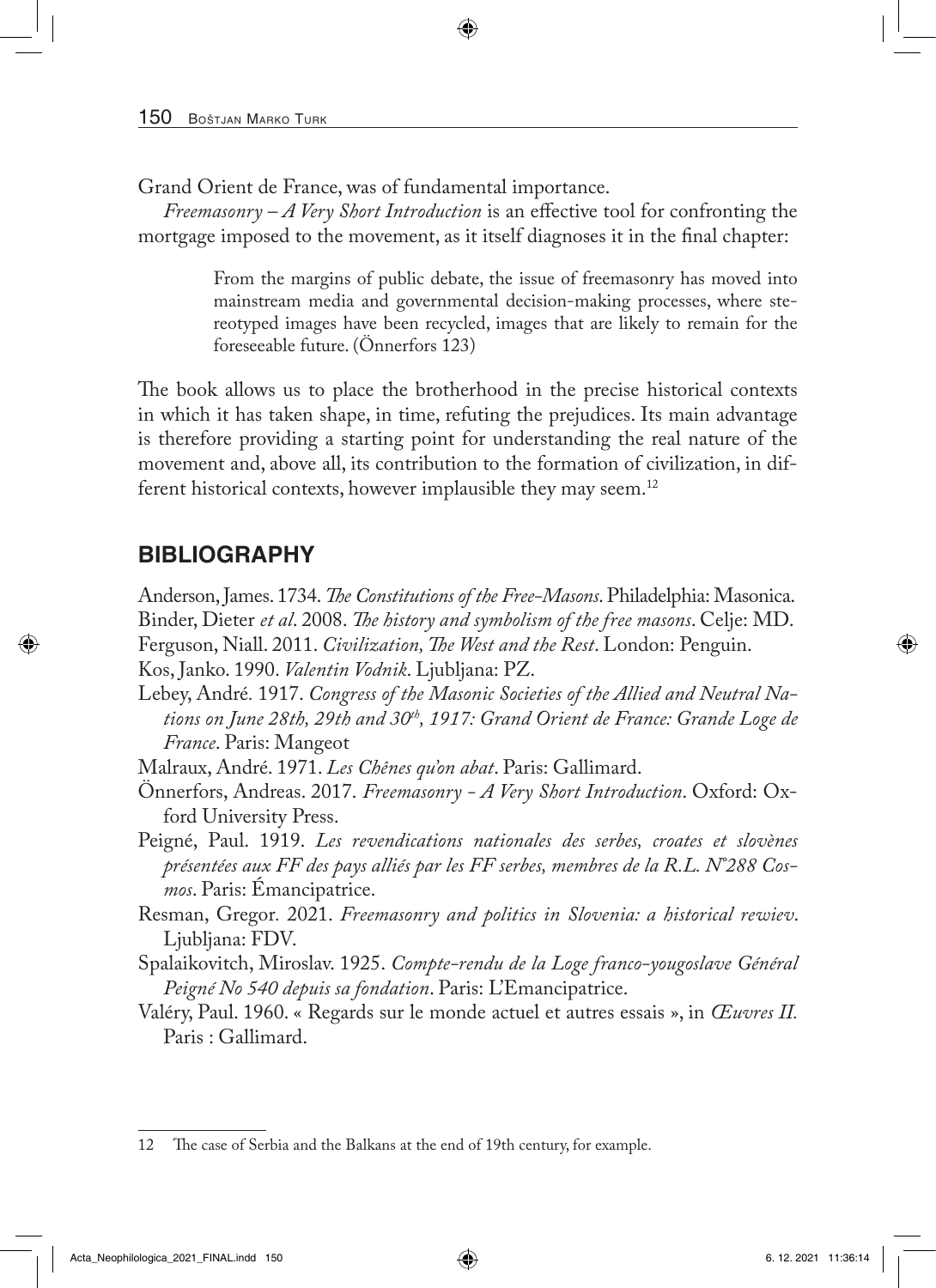# **INTERNET SOURCES**

#### **Web pages**

- *[https://france3-regions.francetvinfo.fr/bourgogne-franche-comte/doubs/besancon/](https://france3-regions.francetvinfo.fr/bourgogne-franche-comte/doubs/besancon/liberte-conscience-250-ans-franc-maconnerie-besancon-633078.html) [liberte-conscience-250-ans-franc-maconnerie-besancon-633078.html](https://france3-regions.francetvinfo.fr/bourgogne-franche-comte/doubs/besancon/liberte-conscience-250-ans-franc-maconnerie-besancon-633078.html),* retrieved May 10, 2021.
- *[https://www.masoniclibrary.org.au/research/list-lectures/86-gothic-constitutions.](https://www.masoniclibrary.org.au/research/list-lectures/86-gothic-constitutions.html) [html,](https://www.masoniclibrary.org.au/research/list-lectures/86-gothic-constitutions.html)* retrieved May 10, 2021.

*[https://sl.wikisource.org/wiki/Ilirija\\_o%C5%BEivljena,](https://sl.wikisource.org/wiki/Ilirija_o%C5%BEivljena)* retrieved May 10, 2021.

*[https://sl.wikipedia.org/wiki/Zadovoljni\\_Kranjec](https://sl.wikipedia.org/wiki/Zadovoljni_Kranjec)*, retrieved May 10, 2021.

## **Youtube**

Onfray, Michel - LGL - Michel Onfray presents his latest essay: "Decadence". Youtube. January 20, 2017.

Onfray, Michel - Interdit d'interdire - Le Naufrage de notre civilisation. Youtube. March 3, 2021.

> *Boštjan Marko Turk* University of Ljubljana Bostjan-marko.turk@guest.arnes.si



### **Genealogija civilizacije**

Ključno vprašanje, ki se zastavlja v postmoderni, še posebej pa v 21. stoletju, je vprašanje soočenja civilizacij. To vprašanje nujno implicira vprašanje o genezi, identiteti ter obstojnosti zahodne civilizacije. Ta se identificira kot kulturni dejavnik, v najširšem pomenu besede. Kultura se namreč na splošno nanaša na oblike človeške dejavnosti in simbolične strukture, ki dajejo taki aktivnosti pomen. V najširšem pomenu označuje izraz kultura vse produkte posameznika, skupine ali družbe inteligentnih bitij. Sem spadajo umetnost, znanost, raba tehnologij ter etika in morala. V tem smislu je kultura zahoda skozi zgodovino sooblikovala družbene in politične entitete na planetu, z redkimi izjemami.